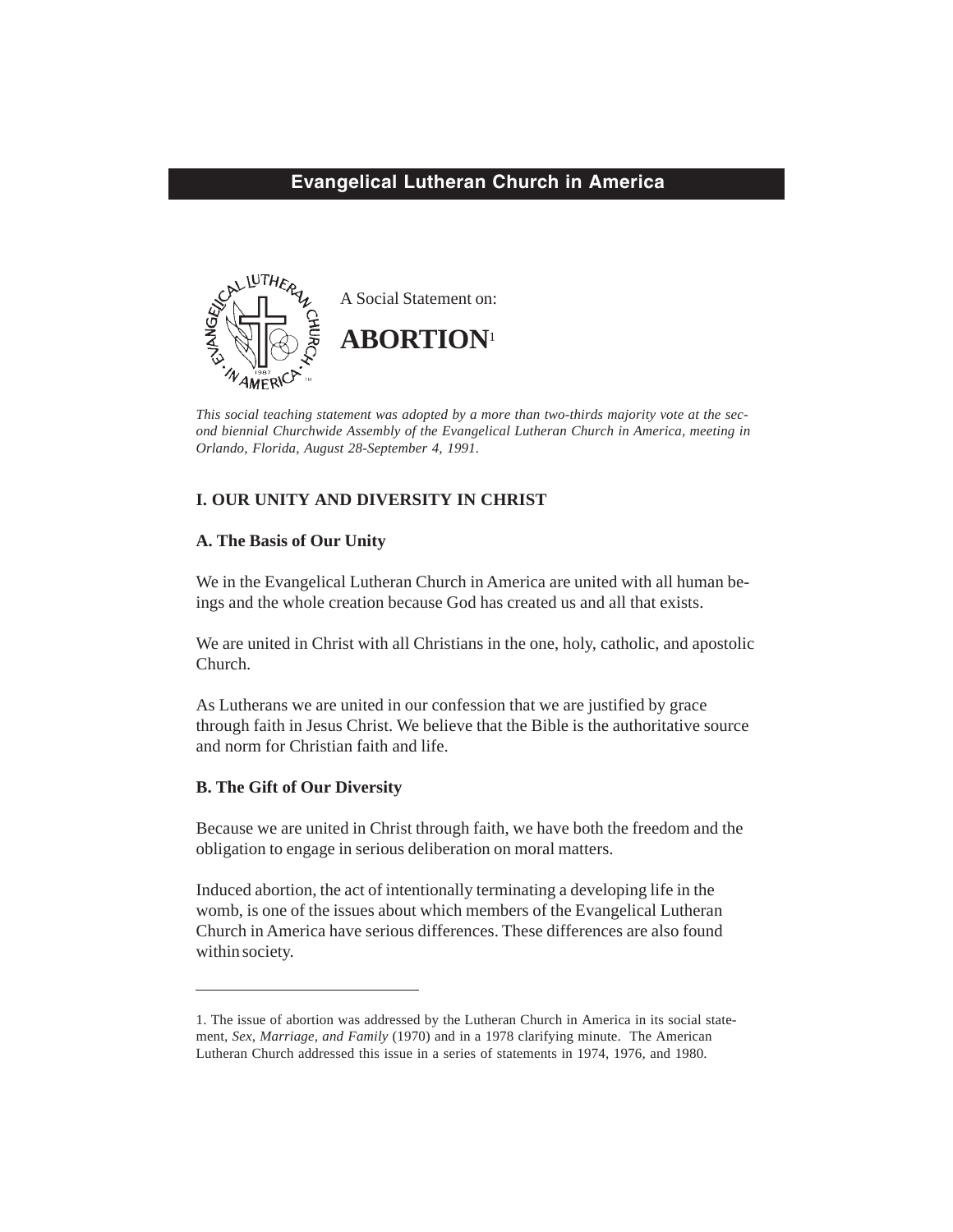Differences hold promise or peril. Our differences are deep and potentially divisive. However, they are also a gift that can lead us into constructive conversation about our faith and its implications for our life in the world.

### **C. Talking about Our Differences**

The topic of abortion evokes strong and varied convictions about the social order, the roles of women and men, human life and human responsibility, freedom and limits, sexual morality, and the significance of children in our lives. It involves powerful feelings that are based on different life experiences and interpretations of Christian faith and life in the world. If we are to take our differences seriously, we must learn how to talk about them in ways that do justice to our diversity.

The language used in discussing abortion should ignore neither the value of unborn life nor the value of the woman and her other relationships. It should neither obscure the moral seriousness of the decision faced by the woman nor hide the moral value of the newly conceived life. Nor is it helpful to use the language of 'rights' in absolute ways that imply that no other significant moral claims intrude. A developing life in the womb does not have an absolute right to be born, nor does a pregnant woman have an absolute right to terminate a pregnancy. The concern for both the life of the woman and the developing life in her womb expresses a common commitment to life. This requires that we move beyond the usual 'prolife' versus 'pro-choice' language in discussing abortion.

# **II. CONVICTIONS OF OUR FAITH**

Some basic faith convictions undergird our judgments on abortion:

- · Human beings, created in God's image as male and female (Genesis 1:27-28), are persons of intrinsic value and dignity. Human beings live in community, with responsibility and accountability to God, self, and others. Women, faced with unintended pregnancies, are called to be good stewards of life by making responsible decisions in light of these relationships. Women and men share equally in the responsibility and accountability for procreation, although it is women who are most intimately affected by decisions about abortion.
- · All of life is a mysterious, awesome gift of God. Biblical passages express the God-given mystery of creation (Psalm 139; Jeremiah 1:5; Isaiah 40:26ff; Luke 1:41; Acts 17:24-25). God creates life, redeems it through Jesus Christ, and fulfills it in the coming of the reign of God. Personal human life is a part of this divine drama. God creates a human being through complex genetic, physiological, and relational developments.<sup>2</sup> Human life in all phases of its development is God-given and, therefore, has intrinsic value, worth, and dignity. Guided by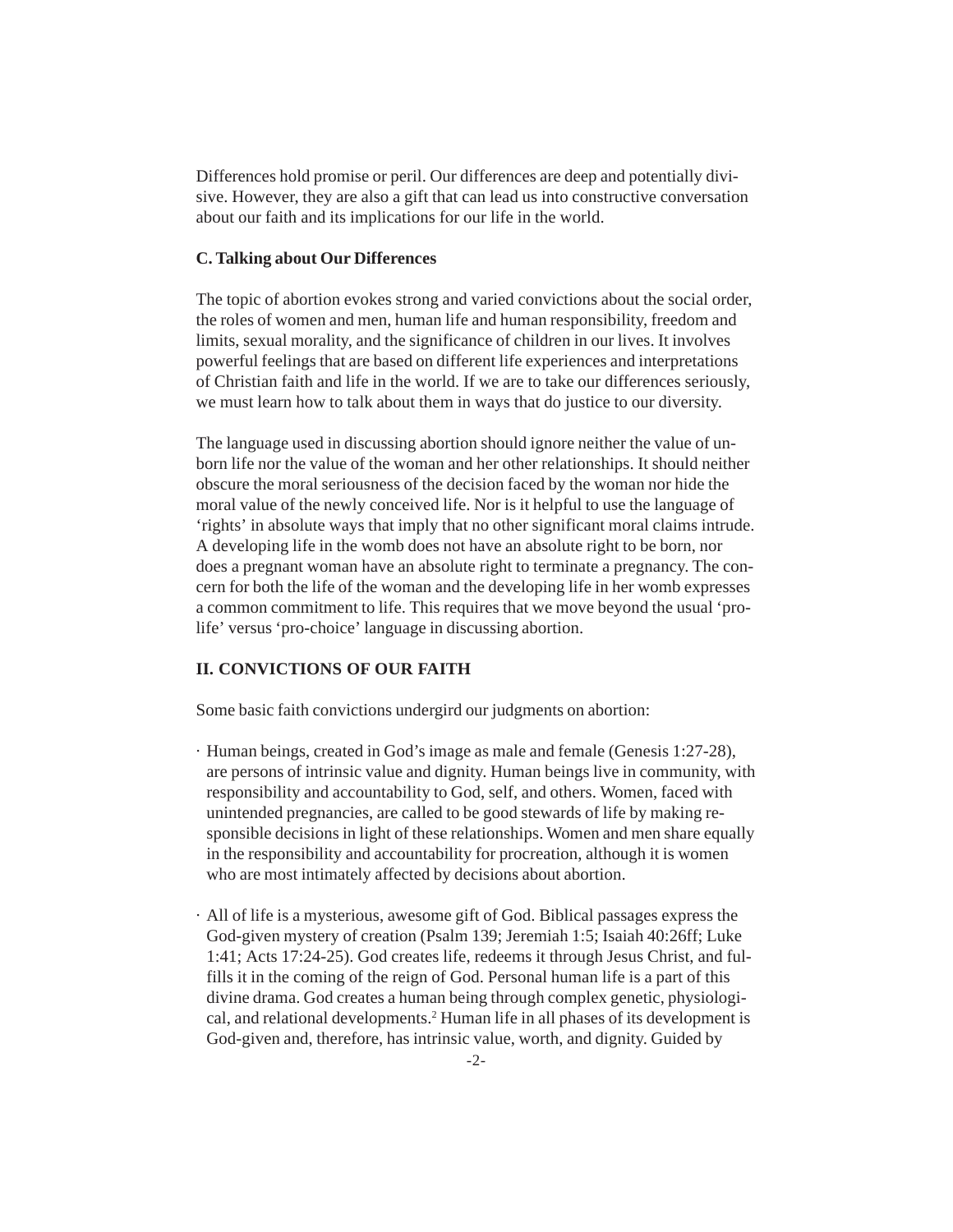God's Law, which orders and preserves life, human beings are called to respect and care for the life that God gives.

- · What God has created has become corrupted by sin. Sin is both a condition of alienation from God and the acts that issue from this condition. Human judgments, actions, organizations, and practices are marked by a distortion of God's will and purpose for life. Sin is evident in the many ways human lives are not given equal respect or treated with high value, but are subject to abuse, violence, and neglect by individuals, groups, and entire societies. We are caught up in a web of sin in which we both sin and are sinned against.
- · God calls us to repentance, renewal, and responsible living. We have 'died to sin' through our Baptism into Christ and through him are raised to new life (Romans 6:2ff). We are forgiven and sustained through God's grace. Our faith is to be active in love and our freedom used for the benefit of one another. This is the fruit of the Spirit manifest in our lives. We are to do justice, love mercy, and walk humbly with our God (Micah 6:8).
- · As a community of forgiven sinners, justified by God's grace through faith in Jesus Christ, we are empowered so that we might do what is effective in serving the needs of the neighbor. Inspired by Jesus' own ministry, our love for neighbor embraces especially those who are most vulnerable, including both the pregnant woman and the life in her womb.

# **III. THE CHURCH AS A COMMUNITY SUPPORTIVE OF LIFE**

Because we believe that God is the creator of life, the number of induced abortions is a source of deep concern to this church. We mourn the loss of life that God has created.<sup>A</sup> The strong Christian presumption is to preserve and protect

<sup>2.</sup> Embryology provides insight into the complex mystery of God's creative activity. How we interpret and evaluate this data makes a difference in how we as Christians make decisions regarding abortion:

The genetic material from the egg and sperm unite at the point of fertilization and form a unique, undifferentiated, loose cluster of cells. From 40-75 percent of these zygotes spontaneously fail to implant in the uterus. After implantation occurs at about two weeks after fertilization, the complex process of developmental differentiation begins, with a close symbiotic relationship between the embryo and the mother's body. At about the eighth week, the embryo becomes a fetus. Integrated brain functioning begins to emerge at about the tenth week, followed by the increasingly complex emergence of functional, behavioral, and eventually psychic individuality. The social aspect emerges through recognition by and relation with others, most dramatically as birth is approached. The fetus becomes viable when it is capable of surviving disconnected from the placenta. Depending upon technological supports, this can occur at 24 weeks if not earlier.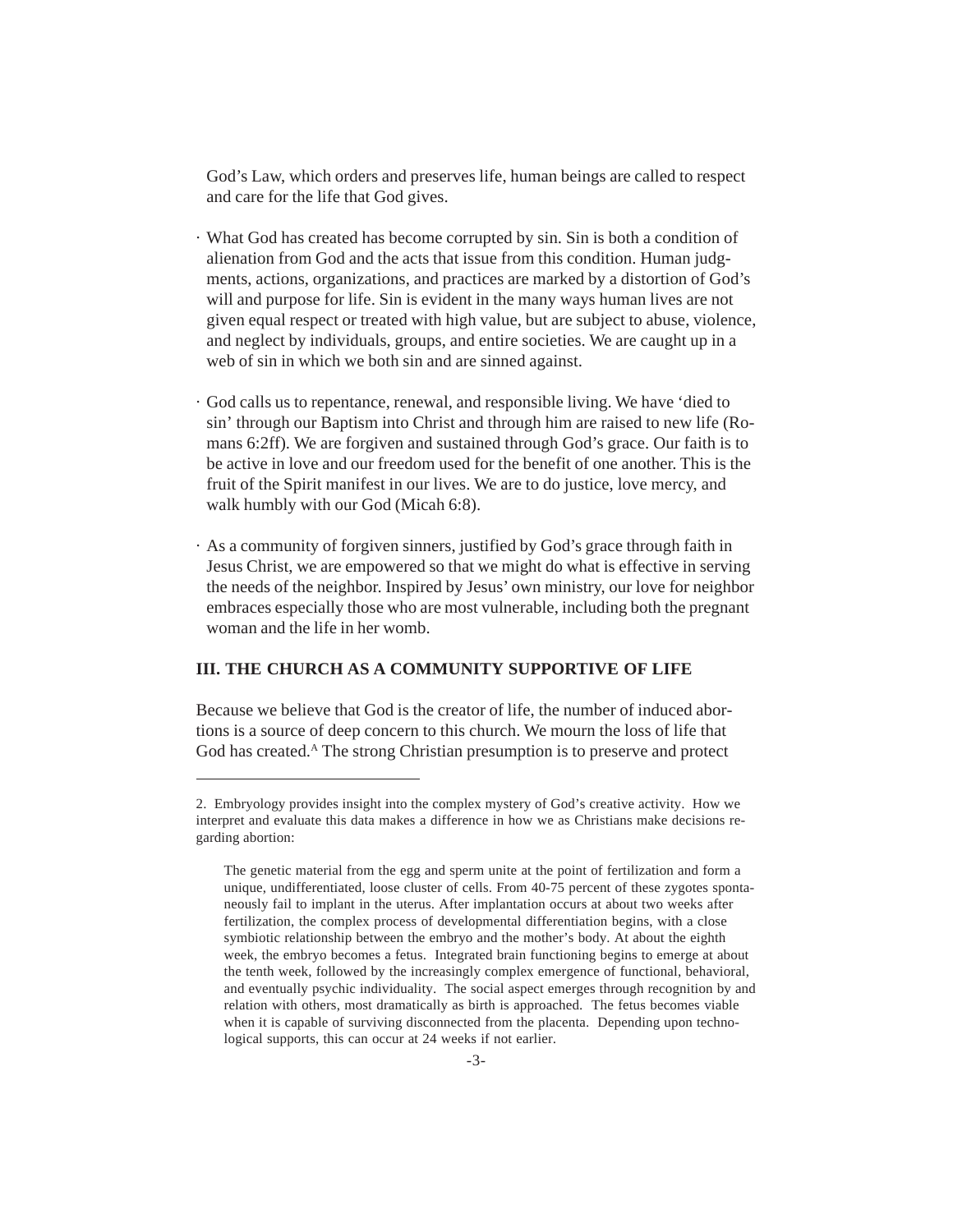life. Abortion ought to be an option only of last resort. Therefore, as a church we seek to reduce the need to turn to abortion as the answer to unintended pregnancies.<sup>B</sup>

We also deplore the circumstances that lead a woman to consider abortion as the best option available to her. We are moved particularly by the anguish of women who face unwanted pregnancies alone. The panic and isolation of such pregnancies, even in the best of circumstances, can be traumatic. Poverty, lack of supportive relationships, immaturity, oppressive social realities, sexism, and racism can intensify her sense of powerlessness. The prospect of having and caring for a child can seem overwhelming.

We confess our sin as a community of faith.<sup> $\rm c$ </sup> We often have fallen short in respecting God's gift of life and in providing conditions more conducive for bringing new life into the world.

As a community of faith we seek to live out our support for life in all its dimensions. We are committed to supporting those who face problematic pregnancies in ways that effectively address their immediate as well as long-term needs. This can include financial, nutritional, medical, educational, social, and psychological, as well as spiritual support.

Our ministry of hospitality to all people ought to include women who have had abortions, women who are considering abortions, children, families, and those who bear and raise children under all kinds of circumstances. This should be reflected throughout congregational life and church policy. Congregations are encouraged to support day-care centers and nurseries in their facilities. Services and shelter should be provided, especially to enable young mothers and fathers to continue their education and care for their children. Members should also be encouraged to become foster and/or adoptive parents. By our policies and practices as a church we need to indicate that we are truly supportive of children through the long years after, and not only before, they are born.

Marriage is the appropriate context for sexual intercourse. This continues to be the position of this church. We affirm that the goodness of sexual intercourse goes beyond its procreative purpose.<sup>3</sup> Whenever sexual intercourse occurs apart from the intent to conceive, the use of contraceptives is the responsibility of the man and of the woman.

<sup>3.</sup> These positions are represented in predecessor social statements of the American Lutheran Church and the Lutheran Church in America. Because a social statement on human sexuality is expected to be considered by this church in 1993, matters of sexuality are not dealt with at length in this statement.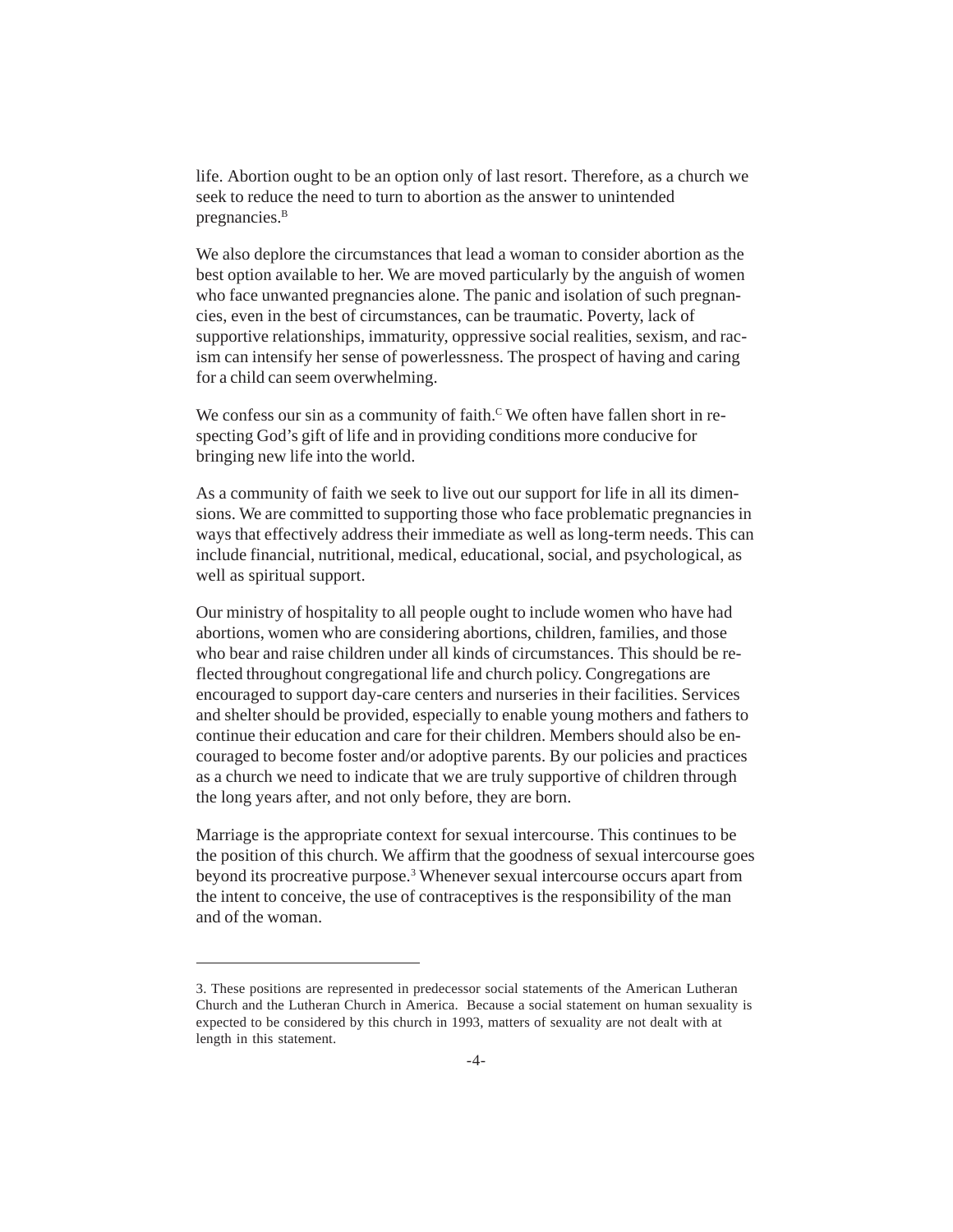Our congregations and church schools ought to provide sex education in the context of the Christian faith. Such education, beginning in the elementary years, needs to emphasize values such as responsibility, mutuality, and abstinence from sexual intercourse outside of marriage. Parents should also be prepared to teach sexual responsibility to their children in the home. It is especially important that young men and young women be taught to exercise their sexuality responsibly.

Because this church recognizes parenthood as a vocation that women and men share, we should encourage and educate males, from an early age, to assume more responsibility for raising children. Congregations should provide parenting classes and support groups for fathers and for mothers.

In keeping with our commitment to become communities that are truly life-affirming, this church challenges the following life-degrading attitudes that permeate the prevailing culture and may contribute to the high incidence of abortion: messages in the media and elsewhere that encourage irresponsible sexual activity; materialism, individualism, and excessive concern for self-interest; the desire for 'perfect' children, and treating those who are not as if they were 'disposable'; attitudes and practices that are inhospitable to children and to the women who bear them; low regard of human life, especially the lives of African-Americans, Hispanics, Asians, or Native Americans, and of many women and children who are poor.

Through these and other efforts, we as a church seek to reduce the need to turn to abortion as the answer to unintended pregnancies.

## **IV. GUIDANCE IN MAKING DECISIONS REGARDING UNINTENDED PREGNANCIES**

We are called to be a compassionate community, praying and standing with those who struggle with decisions regarding unintended pregnancies. We encourage women and men to seek support and counsel from family members, pastors, professionals, and confidants whom they trust and respect. Church members must not only be aware of the moral complexity of the situation, but be able and willing to listen and walk with women and men through the process of decision-making, healing, and renewal, a process that may include feelings such as grief, guilt, relief, denial, regret, or anger.<sup>D</sup>

Pastors and other members of this church should be trained to provide counsel that is competent and respectful of the integrity of the woman, the man, and others who may be involved in these decisions. The professional expertise of the church's social ministry organizations should also be utilized. It is important that those who counsel persons faced with unintended pregnancies respect how deeply the woman's pregnancy involves her whole person—body, mind and spirit—in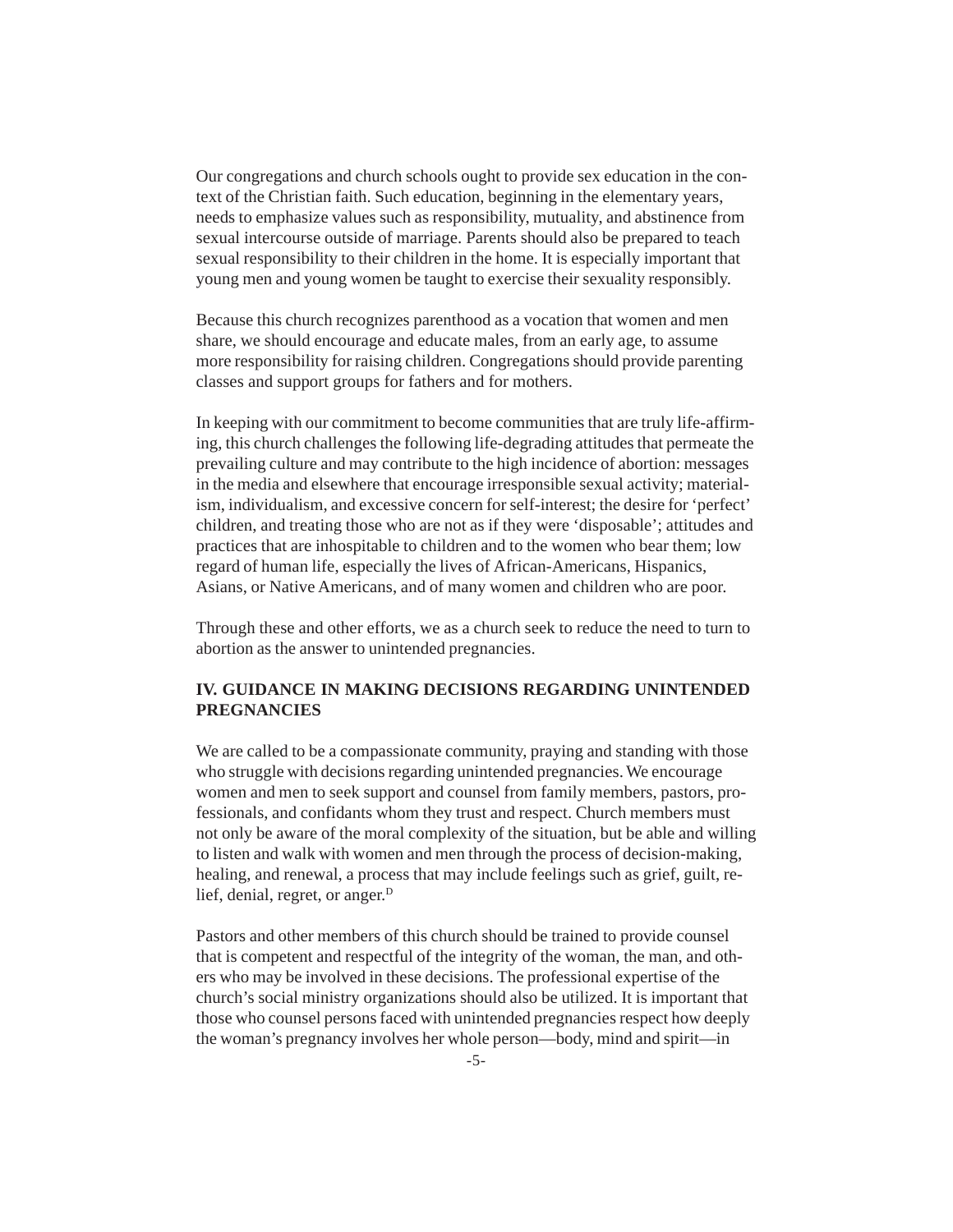relation to all the commitments that comprise her stewardship of life. Counsellors should seek to call forth her power to act responsibly after prayerful reflection upon all factors involved.

Regardless of the decisions, our pastoral response must be a gracious affirmation of the value of women's lives and assistance in dealing with ongoing implications of their decisions for their own well-being and their relationships.

#### **A. Continuing the Pregnancy**

Because of the Christian presumption to preserve and protect life, this church, in most circumstances, encourages women with unintended pregnancies to continue the pregnancy. Faith and trust in God's promises has the power to sustain people in the face of seemingly insurmountable obstacles. In each set of circumstances, there must also be a realistic assessment of what will be necessary to bear, nurture, and provide for children over the long-term, and what resources are available or need to be provided for this purpose. The needs of children are a constant. The parenting arrangements through which these needs are met may vary. If it is not possible for both parents to raise the child, this might be done by one parent, by the extended family, or by foster or adoptive parents.

This church encourages and seeks to support adoption as a positive option to abortion. Because adoption is an increasingly more open process today, it generally is easier for birth parents to have a role in selecting the adoptive parents and in maintaining some contact with the child. These possibilities can be helpful in the grieving process that is likely to occur when birth parent(s) choose to place the child for adoption after having bonded with the child during pregnancy. Care needs to be taken in selecting adoption processes that do not exploit but safeguard the welfare of all parties involved. At the same time, we recognize that there are unintended pregnancies for which adoption is not an acceptable option.

We encourage and seek to make it possible for people of diverse cultural and racial backgrounds and with limited financial means to adopt children. We encourage those who contemplate adopting to consider adopting children with special needs. Mothers and fathers choosing to place their children for adoption should be affirmed and supported in view of society's prejudices against such decisions.

#### **B. Ending a Pregnancy**

This church recognizes that there can be sound reasons for ending a pregnancy through induced abortion. The following provides guidance for those considering such a decision. We recognize that conscientious decisions need to be made in re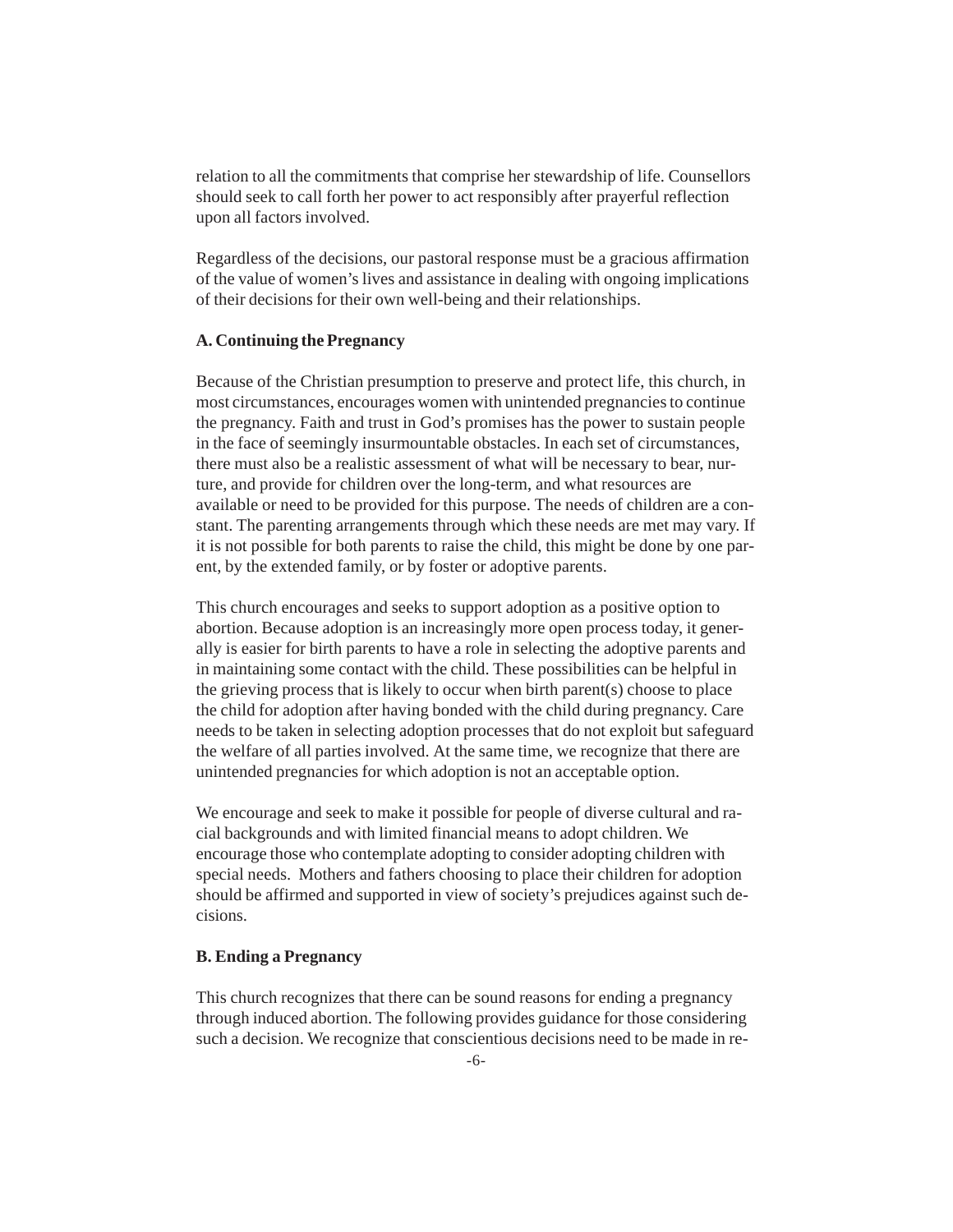lation to difficult circumstances that vary greatly. What is determined to be a morally responsible decision in one situation may not be in another. In reflecting ethically on what should be done in the case of an unintended pregnancy, consideration should be given to the status and condition of the life in the womb. We also need to consider the conditions under which the pregnancy occurred and the implications of the pregnancy for the woman's life.

An abortion is morally responsible in those cases in which continuation of a pregnancy presents a clear threat to the physical life of the woman.

A woman should not be morally obligated to carry the resulting pregnancy to term if the pregnancy occurs when both parties do not participate willingly in sexual intercourse.<sup>E</sup> This is especially true in cases of rape and incest. This can also be the case in some situations in which women are so dominated and oppressed that they have no choice regarding sexual intercourse and little access to contraceptives. Some conceptions occur under dehumanizing conditions that are contrary to God's purposes.

There are circumstances of extreme fetal abnormality, which will result in severe suffering and very early death of an infant. In such cases, after competent medical consultations, the parent(s) may responsibly choose to terminate the pregnancy. Whether they choose to continue or to end such pregnancies, this church supports the parent(s) with compassion, recognizing the struggle involved in the decision.

Although abortion raises significant moral issues at any stage of fetal development, the closer the life in the womb comes to full term the more serious such issues become.F When a child can survive outside a womb, it becomes possible for other people, and not only the mother, to nourish and care for the child. This church opposes ending intrauterine life when a fetus is developed enough to live outside a uterus with the aid of reasonable and necessary technology. If a pregnancy needs to be interrupted after this point, every reasonable and necessary effort should be made to support this life, unless there are lethal fetal abnormalities indicating that the prospective newborn will die very soon.

Our biblical and confessional commitments provide the basis for us to continue deliberating together on the moral issues related to these decisions. We have the responsibility to make the best possible decisions in light of the information available to us and our sense of accountability to God, neighbor, and self. In these decisions, we must ultimately rely on the grace of God.

## **V. PUBLIC POLICY ISSUES RELATED TO ABORTION**

The purpose of law is to protect life and liberty, and to provide for the general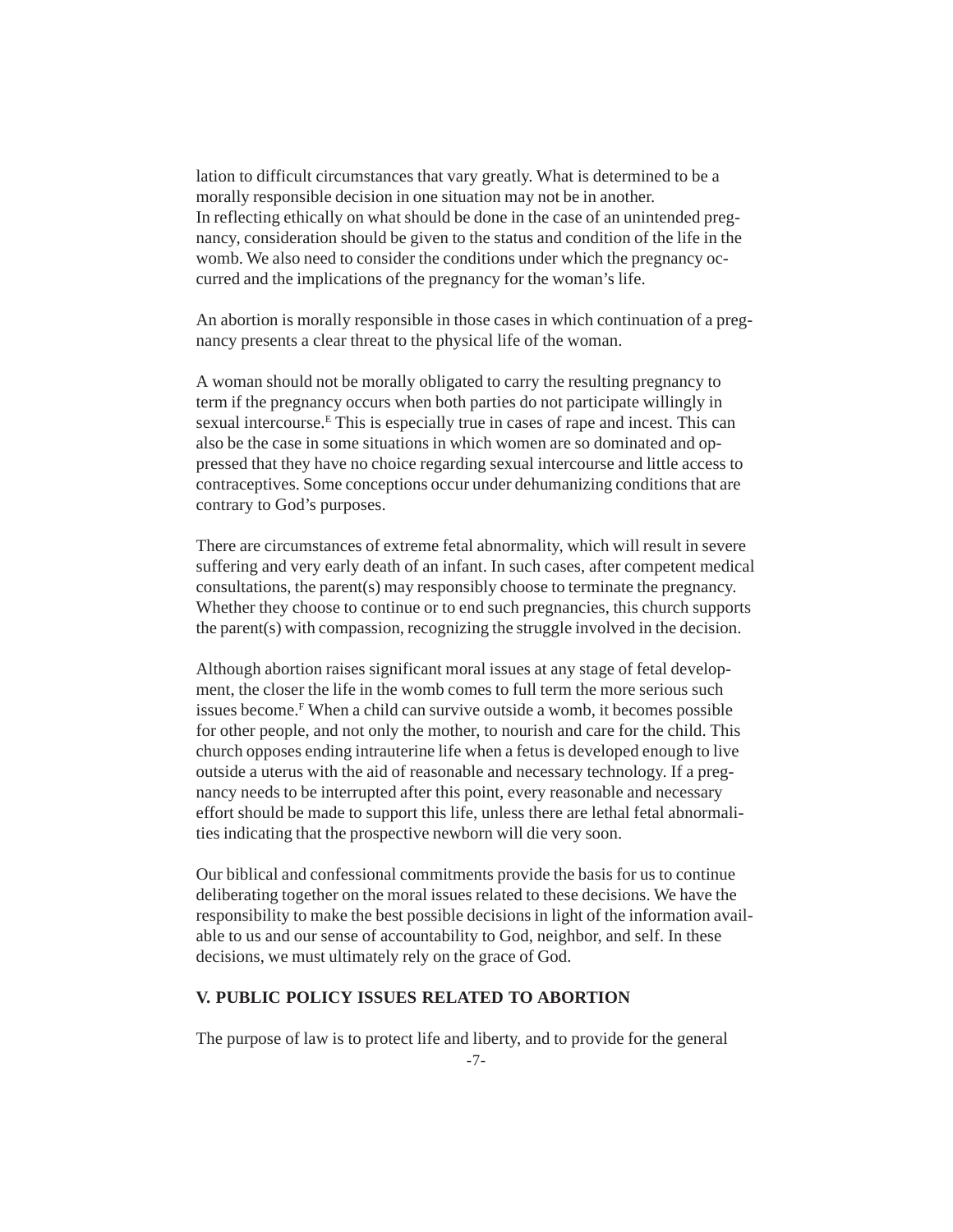welfare of society. One of the clearest ways in which a society both expresses its attitudes and values, and shapes them, is through law. Therefore, the church's position on abortion must include guidance for the political decisions whereby justice is sought in the community, from before the pregnancy to long afterward.

What is legal is not necessarily moral, and what is moral should not necessarily be enacted into law. Laws cannot enforce Christian love, but in principle and application they should be just. Christians as citizens and this church as an institution should join with others to advocate for and support just laws and to work to change those, which are unjust. In our attempts to influence the shaping of public policy, we should not disregard the rights of others, but work faithfully through the public processes by which justice is sought for all.

## **A. Prevention of Unintended Pregnancies**

Prevention of unintended pregnancies is crucial in lessening the number of abortions. In addition to efforts within church and home, this church supports appropriate forms of sex education in schools, community pregnancy prevention programs, and parenting preparation classes. We recognize the need for contraceptives to be available, for voluntary sterilization to be considered, and for research and development of new forms of contraception.

## **B. Support for Life after Birth**

Many women choose abortion in a desperate attempt to survive in a hostile social environment. In order to affirm the value of life and reduce the number of abortions, it is essential for us as a church to work to improve support for life in society.

Greater social responsibility for the care, welfare, and education of children and families is needed through such measures as access to quality, affordable health care, child care, and housing. Sufficient income support for families needs to be provided by employers, or, in the case of the unemployed, through government assistance. As a society we need to provide increased support for education, nutrition, and services that protect children from abuse and neglect.G

Because parenthood is a vocation that women and men share, this church supports public and private initiatives to provide adequate maternity and paternity leaves, greater flexibility in the work place, and efforts to correct the disparity between the incomes of men and women.

The law must hold both parents responsible for the financial support of their children.

### **C. The Regulation of Abortion**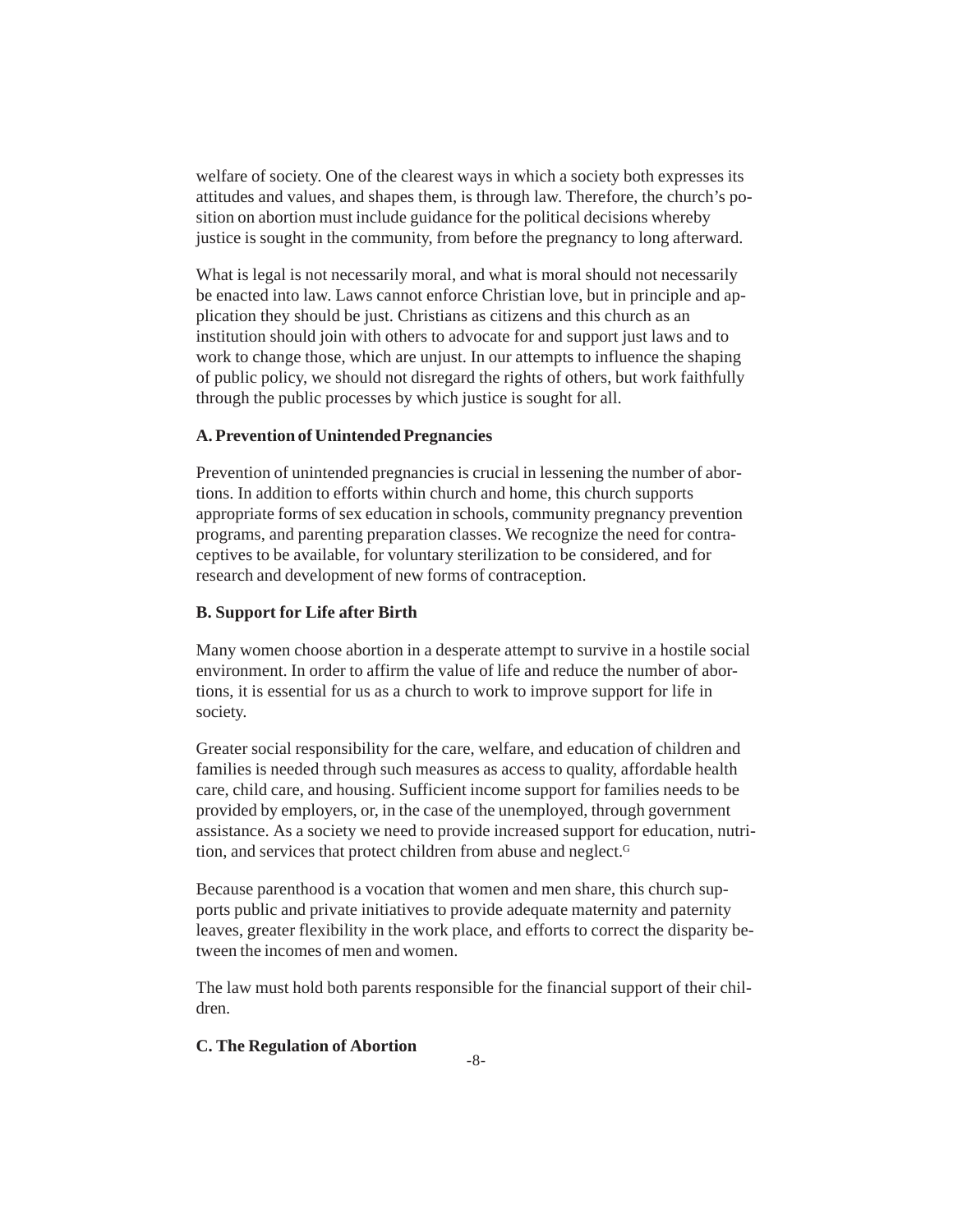Members of this church hold different opinions about the role and extent of public law and regulation in relation to abortion. The spectrum of disagreement ranges from those who believe all abortions should be prohibited by law, except to save the life of the mother, to those who oppose any law seeking to regulate abortion, except to protect the health and safety of the woman. For some, the question of pregnancy and abortion is not a matter for governmental interference, but a matter of religious liberty and freedom of conscience protected by the First Amendment. For others, the law's function in protecting life needs to include the life in the womb. Some stress the limited ability of law to stop abortions, and contend that there is increased danger to women if abortions are made illegal. They maintain that regulation takes away a woman's freedom to choose abortion as well as her freedom to affirm life by choosing to bear the child. Still others see the need to work for laws that both protect life in the womb to a greater degree and protect women's freedom to choose abortion in certain circumstances.

The position of this church is that government has a legitimate role in regulating abortion. A major challenge is to formulate policy regarding abortion that will have sufficient consensus to be enforceable. Furthermore, any proposed regulation should contribute toward the intended goals without generating problems worse than those it seeks to address.

In the case of abortion, public policy has a double challenge. One is to be effective in protecting prenatal life. The other is to protect the dignity of women and their freedom to make responsible decisions in difficult situations. Pursuing those ends is particularly formidable because our society is so divided on this issue, and because women, people of color, and those of low income are so under-represented in legislative and judicial processes. In its advocacy regarding these issues, this church should exert every effort to see that the needs of those most directly affected, particularly the pregnant woman and the life in her womb, are seriously considered in the political process.

Laws should be enacted and enforced justly for the preservation and enhancement of life, and should avoid unduly encumbering or endangering the lives of women.

Because of our conviction that both the life of the woman and the life in her womb must be respected by law, this church opposes:

- · the total lack of regulation of abortion;
- · legislation that would outlaw abortion in all circumstances;
- · laws that prevent access to information about all options available to women faced with unintended pregnancies;
- · laws that deny access to safe and affordable services for morally justifiable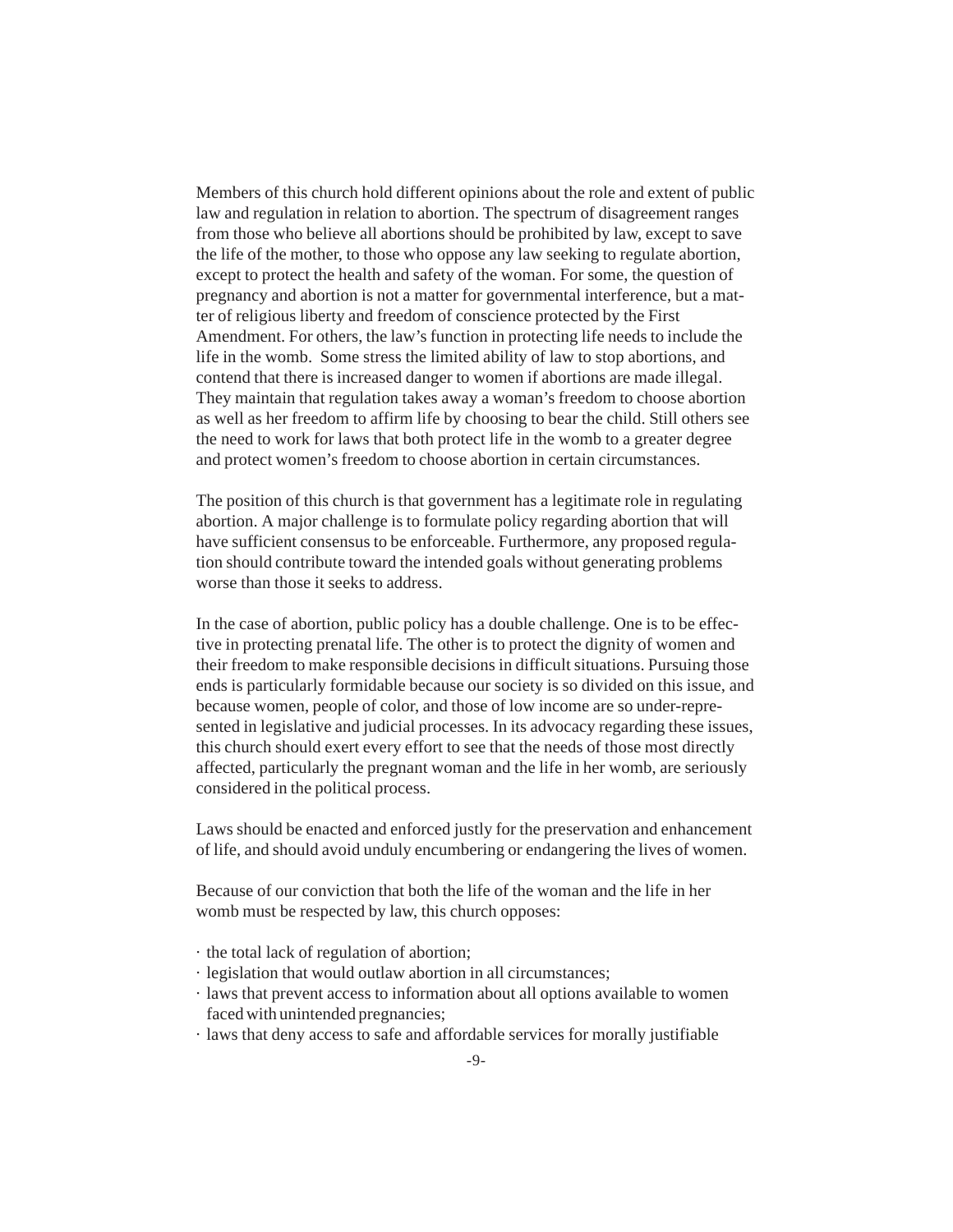abortions;

- · mandatory or coerced abortion or sterilization;
- · laws that prevent couples from practicing contraception;
- · laws that are primarily intended to harass those contemplating or deciding for an abortion.

The position of this church is that, in cases where the life of the mother is threatened, where pregnancy results from rape or incest, or where the embryo or fetus has lethal abnormalities incompatible with life, abortion prior to viability should not be prohibited by law or by lack of public funding of abortions for low income women. On the other hand, this church supports legislation that prohibits abortions that are performed after the fetus is determined to be viable, except when the mother's life is threatened or when lethal abnormalities indicate the prospective newborn will die very soon.

Beyond these situations, this church neither supports nor opposes laws prohibiting abortion.

### **D. Some Issues Requiring Further Deliberation**

It is the position of this church that further deliberation is needed on such questions as whether consultation with the spouse or partner should be required, whether and how parental consent should be required for a minor seeking an abortion, and whether public funds should be used to pay for abortions.

On the issue of public funding of abortions, two important values are in conflict—the concern for equity of access to legal medical services, and the concern that people's tax money not be used to pay for what some people consider profoundly wrong. While we strongly affirm family communication and support, the law should recognize that in some cases husband or partner involvement in the decision could be unwise or dangerous (e.g., if the relationship is broken or violent). If a law requires parental consent when the woman is a minor, it should specify other trusted adults as alternatives if parental involvement is inappropriate or unsafe.

It is through the public processes of our society that the common good is sought for all. This church encourages its members to participate in the public debate on abortion in a spirit of respect for those with whom they differ. Committed to a process of raising and deliberating the difficult and unresolved questions, this church encourages its members, informed by faith understandings and by their conscience, to decide and act on this issue in ways that are responsive to God and to the needs of the neighbor.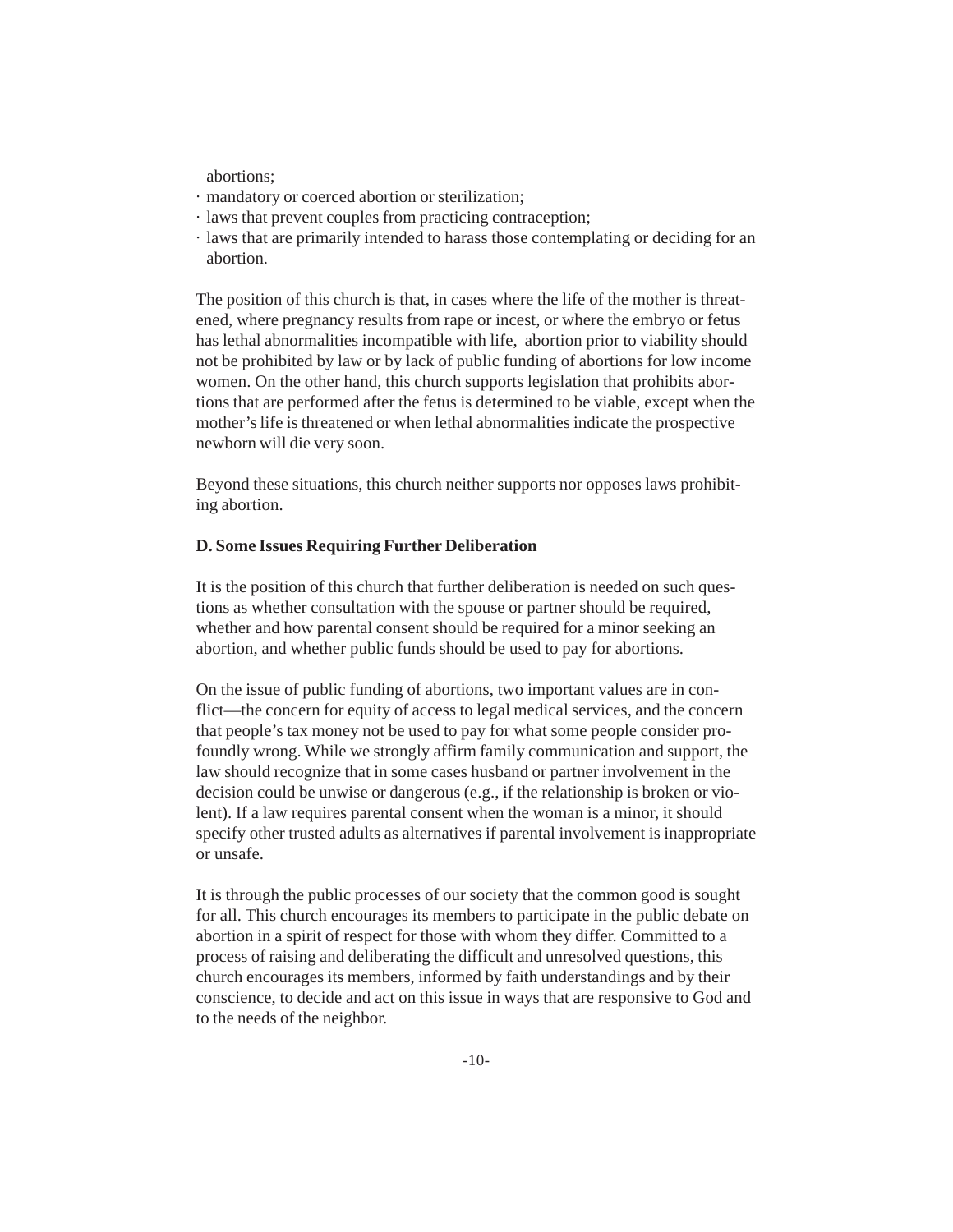**In conclusion**, the church's role in society begins long before and extends far beyond legislative regulation. It seeks to shape attitudes and values that affirm people in whatever circumstances they find themselves. Its pastoral care, compassionate outreach, and life-sustaining assistance are crucial in supporting those who bear children, as well as those who choose not to do so. Through these and other means the people of God seek to be truly supportive of life.

*Social teaching statements provide an analysis and interpreation of an issue, set forth basic theological and ethical perspectives related to it, and offer guidance for the corporate Evangelical Lutheran Church in America and its individual members. They also illustrate the implications of their teaching for the social practice of this church. In their use as teaching documents, their authority is persuasive, not coercive. (From* Social Statements in the Evangelical Lutheran Church in America*, adopted by the 1989 Churchwide Assembly, which also specifies that an addendum "be added to those statements that elicit significant division in the Churchwide Assembly summarizing dissenting points of view.")*

#### Addendum

The following amendments (at the points indicated in the text) received significant support at the Churchwide Assembly but they did not receive the vote needed for approval:

- A—"... and oppose induced abortion as a method of birth control."
- B—"... and thereby the number of abortions."
- C—to expand the paragraph as follows: "We recognize that the violation or the taking of human life in any way is not in accord with God's ultimate will for creation and therefore sinful. We confess our sin as a community of faith. All who participate in this decision must be guided by the theological principles of 'tragic last option' or 'greater good,' which acknowledges that God has given to humankind the gift of discernment. We often have fallen short ...."
- D—to insert a new paragraph at this point: "The support given by members of this church will seek to witness to the scriptural norm that God is the creator and preserver of life. This church, and especially the pastors, will carry out its ministry with both God's Law and God's Gospel, and proclaim forgiveness and new life to all who are troubled and penitent."
- E—"A woman should not be morally obligated to carry the resulting pregnancy to term if the pregnancy occurs in cases of rape and incest."
- F—"Abortion is not acceptable later than the first trimester."
- G—"The Church must work vigorously to support state and national legislation to provide free prenatal and maternity care to women whose medical needs are not adequately met through medical insurance."